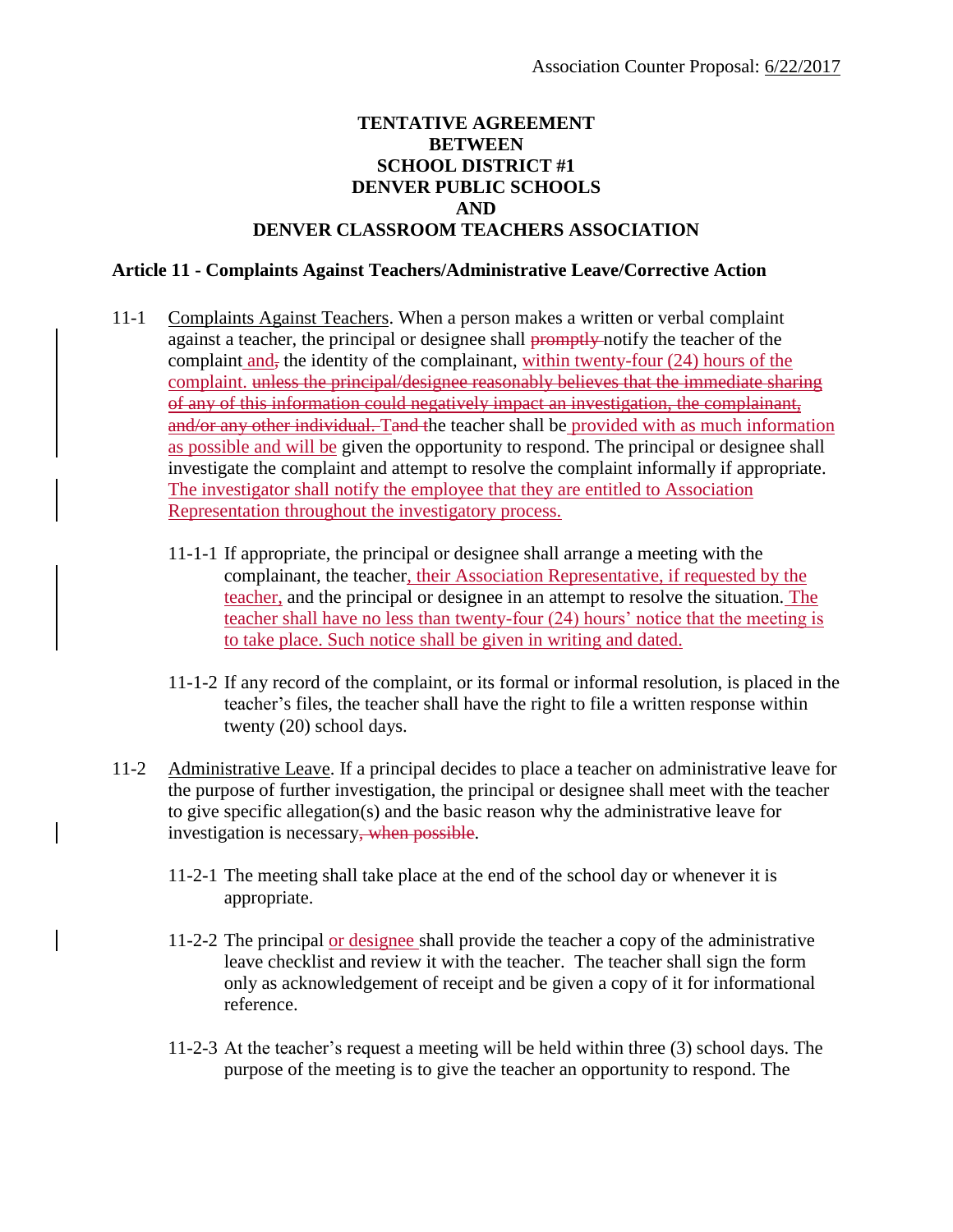teacher may have Association representation at the meeting or at any investigatory meeting in which the teachers is expected to participate.

- 11-2-4 The investigation will be completed as expeditiously as possible. If an investigation must extend beyond seven (7) calendar days, or if the administrative leave must be extended, the teacher and the Association will be notified by phone calls from the Department of Human Resources or designee the reasons for the extension and the expected date of completion of the investigation and/or leave.
- 11-2-5 During the investigation, the teacher placed on administrative leave will continue to receive full pay, unless otherwise provided by law. All rules for active employees will continue to apply.
- 11-2-6 Following the completion of the investigation, the principal or designee shall meet with the teacher to share the results of the investigation and to give the teacher an opportunity to respond. The teacher may have Association representation at the meeting. The principal or designee shall determine appropriate resolution of the matter.
- 11-2-7 Administrative leave should be considered as an option to be used only when necessary to protect the students or staff or to conduct an appropriate investigation. Administrative leave is not a punitive action and there will be no record of the leave in a teacher's personnel file.
- 11-2-8 The Agreement Review Committee (ARC) will review on an annual basis administrative leaves for the prior year to ensure that the above procedures have been implemented appropriately.

## 11-3 Corrective Action.

- 11-3-1 Before taking a corrective action against a teacher, the principal or designee shall investigate the situation, meet with the teacher, and Association Representative, if requested by the teacher, and give the teacher an opportunity to respond.
- 11-3-21 If, after the investigation is complete, a principal or designee determines it may be necessary to take a corrective action, the principal shall meet with the teacher and inform the teacher of his/her intent to consider potential corrective action measures and allow the teacher the opportunity to have either another teacher or representation from the Association present at this meeting. The possibility of corrective action will be assumed if the allegation, if true, could potentially result in any form of corrective action against the employee.
- 11-3-32 The principal or designee shall follow the procedures established in the District document "Basic Fairness and Due Process, A Guide for Corrective Discipline,." except that probationary employees shall also be entitled to the same due process as non-probationary teachers.